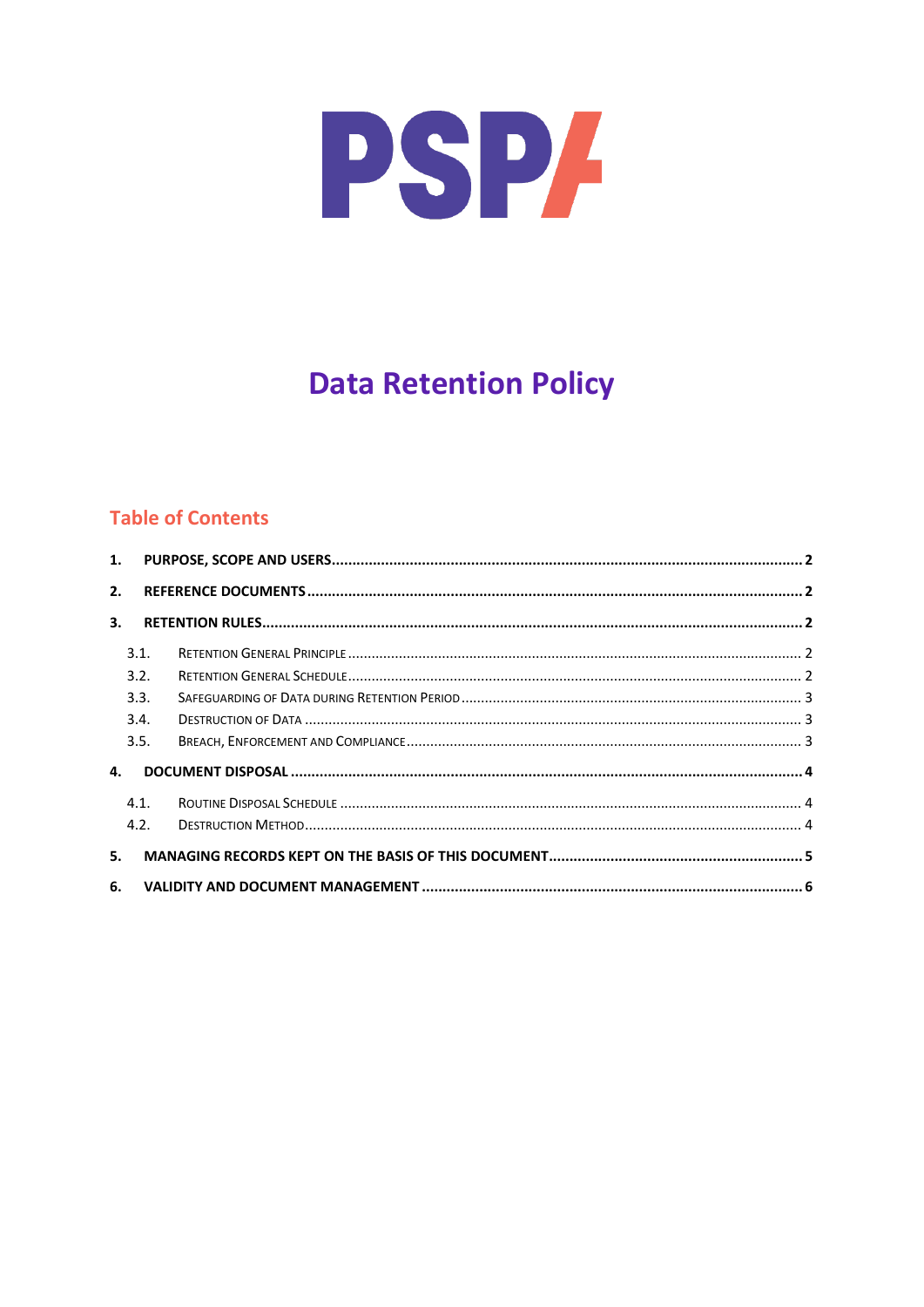# <span id="page-1-0"></span>**1. Purpose, Scope and Users**

This policy sets the required retention periods for specified categories of personal data and sets out the minimum standards to be applied when destroying certain information within PSPA.

This policy applies to all business units, processes and systems in all countries in which PSPA conducts business and has dealings or other business relationships with third parties.

This applies to all PSPA officers, Trustees, directors, employees, agents, affiliates, contractors, consultants, advisors or service providers that may collect, process, or have access to data (including personal data and / or sensitive personal data). It is the responsibility of all of the above to familiarise themselves with this Policy and ensure adequate compliance with it.

This policy applies to all information used at PSPA. Examples of documents include:

- Emails
- Hard copy documents
- Soft copy documents
- Video and audio
- Photographs
- Data generated by physical access control systems

## <span id="page-1-1"></span>**2. Reference Documents**

- EU GDPR 2016/679 (Regulation (EU) 2016/679 of the European Parliament and of the Council of Europe 27 April 2016 on the protection of natural persons with regard to the processing of personal data and on the free movement of such data, and repealing Directive 95/46/EC)
- Personal Data Protection Policy

## <span id="page-1-2"></span>**3. Retention Rules**

#### <span id="page-1-3"></span>**3.1. Retention General Principle**

In the event, for any category of documents not specifically defined elsewhere in this Policy (and in particular within the Data Retention Schedule) and unless otherwise mandated differently by applicable law, the required retention period for such document will be deemed to seven years from the date of creation of the document.

#### <span id="page-1-4"></span>**3.2. Retention General Schedule**

The Chief Executive Officer (CEO) defines the time period for which the documents and electronic records should to be retained through the Data Retention Schedule.

As an exemption, retention periods within Data Retention Schedule can be prolonged in cases such as: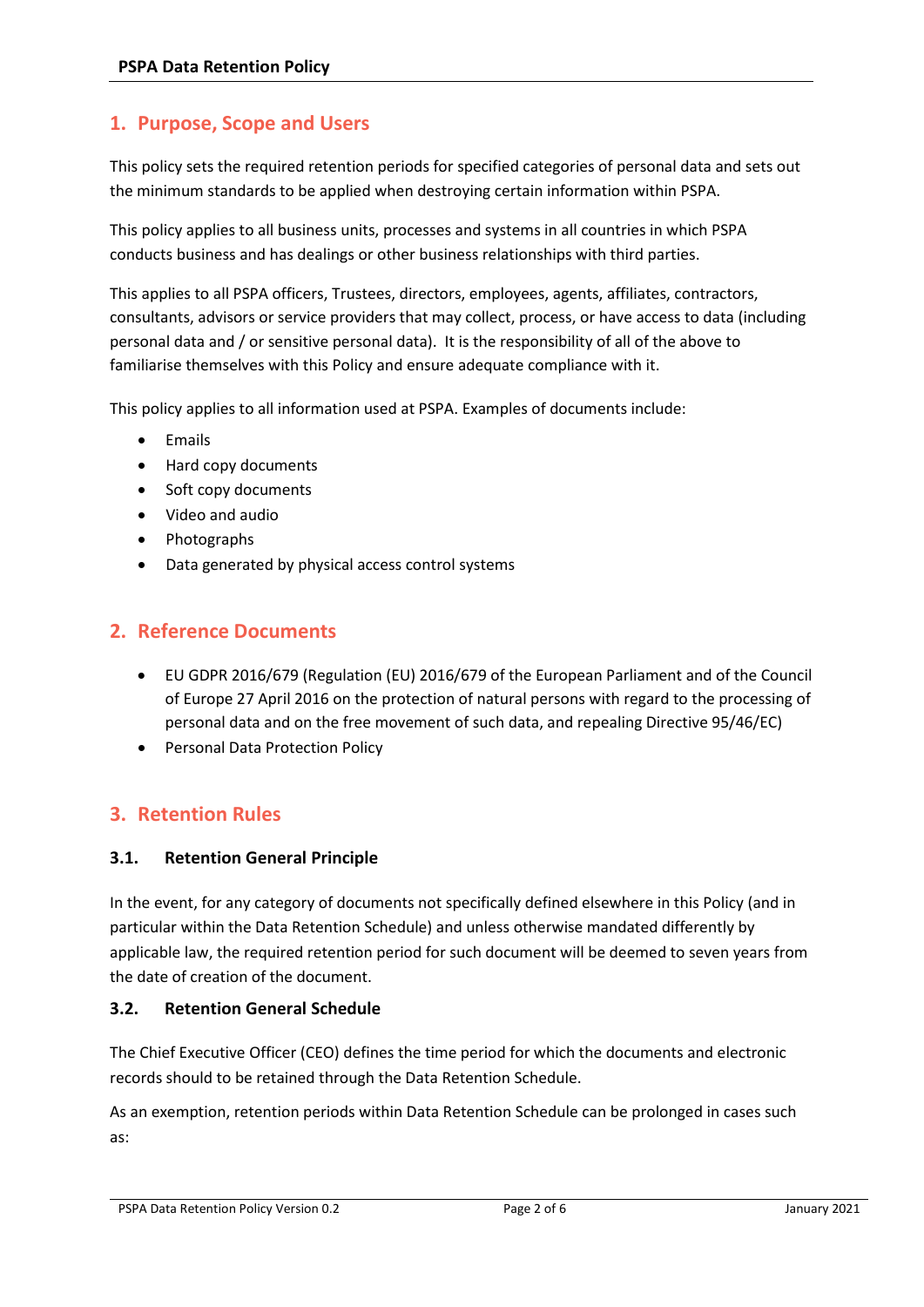- Ongoing investigations from Member States authorities, if there is a chance records of personal data are needed by PSPA to prove compliance with any legal requirements; or
- When exercising legal rights in cases of law suits or similar court proceeding recognized under local law.

#### <span id="page-2-0"></span>**3.3. Safeguarding of Data during Retention Period**

The possibility that data media used for archiving will wear out shall be considered. If electronic storage media are chosen, any procedures and systems ensuring that the information can be accessed during the retention period (both with respect to the information carrier and the readability of formats) shall also be stored in order to safeguard the information against loss as a result of future technological changes. The responsibility for the storage falls to the CEO.

#### <span id="page-2-1"></span>**3.4. Destruction of Data**

PSPA and its employees should therefore, on a regular basis, review all data, whether held electronically on their device or on paper, to decide whether to destroy or delete any data once the purpose for which those documents were created is no longer relevant. See Appendix for the retention schedule. Overall responsibility for the destruction of data falls to the CEO.

Once the decision is made to dispose according to the Retention Schedule, the data should be deleted, shredded or otherwise destroyed to a degree equivalent to their value to others and their level of confidentiality. The method of disposal varies and is dependent upon the nature of the document. For example, any documents that contain sensitive or confidential information (and particularly sensitive personal data) must be disposed of as confidential waste and be subject to secure electronic deletion; some expired or superseded contracts may only warrant in-house shredding. The Document Disposal Schedule section below defines the mode of disposal.

In this context, the employee shall perform the tasks and assume the responsibilities relevant for the information destruction in an appropriate way. The specific deletion or destruction process may be carried out either by an employee or by an internal or external service provider that the CEO subcontracts for this purpose. Any applicable general provisions under relevant data protection laws and PSPA's Personal Data Protection Policy shall be complied with.

Appropriate controls shall be in place that prevent the permanent loss of essential information of PSPA as a result of malicious or unintentional destruction of information – these controls are described in information security policies.

The CEO shall fully document and approve the destruction process. The applicable statutory requirements for the destruction of information, particularly requirements under applicable data protection laws, shall be fully observed.

#### <span id="page-2-2"></span>**3.5. Breach, Enforcement and Compliance**

The person appointed with responsibility for Data Protection (the CEO) has the responsibility to ensure that each of PSPA's offices complies with this Policy. It is also the responsibility of the CEO to assist any local office with enquiries from any local data protection or governmental authority.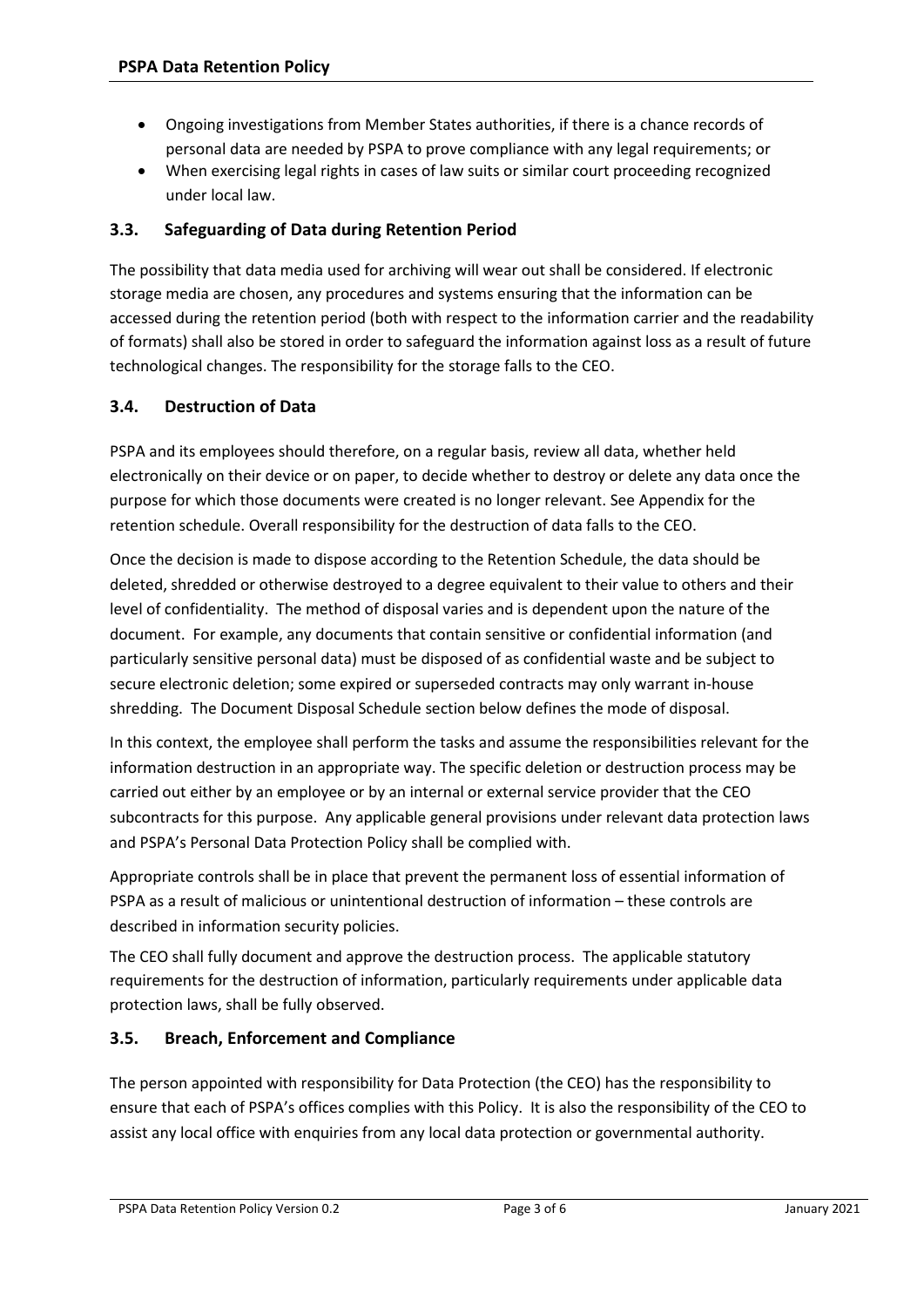Any suspicion of a breach of this Policy must be reported immediately to the CEO. All instances of suspected breaches of the Policy shall be investigated and action taken as appropriate.

Failure to comply with this Policy may result in adverse consequences, including, but not limited to, loss of customer confidence, litigation and loss of competitive advantage, financial loss and damage to PSPA's reputation, personal injury, harm or loss. Non-compliance with this Policy by permanent, temporary or contract employees, or any third parties, who have been granted access to PSPA premises or information, may therefore result in disciplinary proceedings or termination of their employment or contract. Such non-compliance may also lead to legal action against the parties involved in such activities.

# <span id="page-3-0"></span>**4. Document Disposal**

#### <span id="page-3-1"></span>**4.1. Routine Disposal Schedule**

Records which may be routinely destroyed unless subject to an on-going legal or regulatory inquiry are as follows:

- Announcements and notices of day-to-day meetings and other events including acceptances and apologies;
- Requests for ordinary information such as travel directions;
- Reservations for internal meetings without charges / external costs;
- Transmission documents such as letters, fax cover sheets, e-mail messages, routing slips, compliments slips and similar items that accompany documents but do not add any value;
- Message slips;
- Superseded address list, distribution lists etc.;
- Duplicate documents such as CC and FYI copies, unaltered drafts, snapshot printouts or extracts from databases and day files;
- Stock in-house publications which are obsolete or superseded; and
- Trade magazines, vendor catalogues, flyers and newsletters from vendors or other external organizations.

In all cases, disposal is subject to any disclosure requirements which may exist in the context of litigation.

## <span id="page-3-2"></span>**4.2. Destruction Method**

Level I documents are those that contain information that is of the highest security and confidentiality and those that include any personal data. These documents shall be disposed of as confidential waste (cross-cut shredded and incinerated) and shall be subject to secure electronic deletion. Disposal of the documents should include proof of destruction from external suppliers where used.

Level II documents are proprietary documents that contain confidential information such as parties' names, signatures and addresses, or which could be used by third parties to commit fraud, but which do not contain any personal data. The documents should be cross-cut shredded and then placed into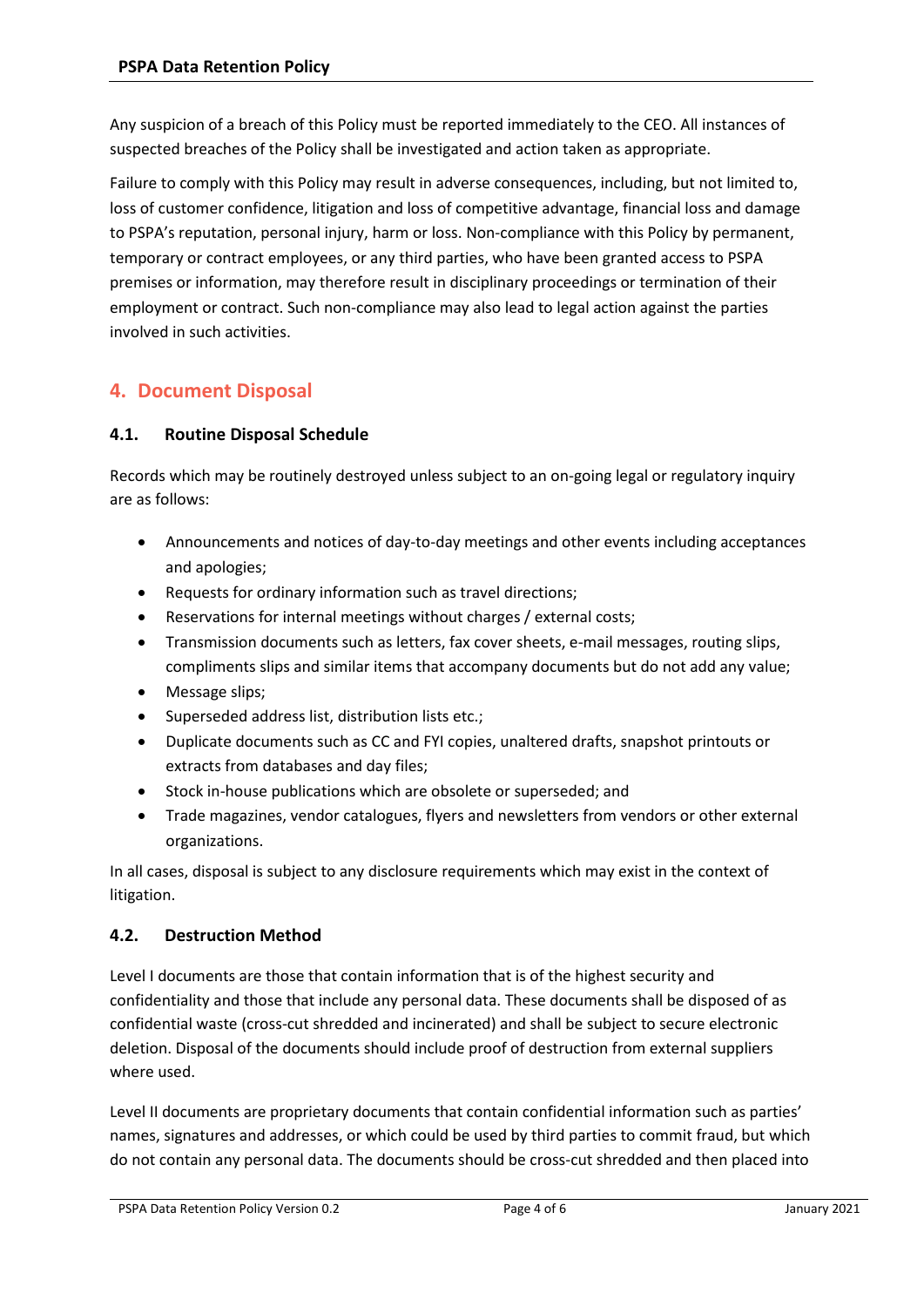locked rubbish bins for collection by an approved disposal firm, and electronic documents will be subject to secure electronic deletion.

Level III documents are those that do not contain any confidential information or personal data and are published PSPA documents. These should be strip-shredded or disposed of through a recycling company and include, among other things, advertisements, catalogues, flyers, and newsletters. These may be disposed of without an audit trail.

# <span id="page-4-0"></span>**5. Managing Records Kept on the Basis of this Document**

| Record name                                                 | Storage location                                                          | Person<br>responsible<br>for storage | Controls for record<br>protection                                                                                                                                                                                                                                                                          | <b>Retention time</b>                                                                |
|-------------------------------------------------------------|---------------------------------------------------------------------------|--------------------------------------|------------------------------------------------------------------------------------------------------------------------------------------------------------------------------------------------------------------------------------------------------------------------------------------------------------|--------------------------------------------------------------------------------------|
| Data<br>Retention<br>Schedule                               | Public:\GDPR\<br>Data retention<br>schedule                               | <b>CEO</b>                           | CEO, Office Manager<br>("OM") access only                                                                                                                                                                                                                                                                  | Permanently                                                                          |
| PSPA contact<br>records                                     | Salesforce,<br><b>Azure Cloud</b><br>Storage in the<br>EU                 | <b>OM</b>                            | All staff are able to<br>create, access and<br>delete records as part of<br>their role. Records are<br>backed up weekly via<br>Salesforce and daily<br>with an audit trail<br>available through<br>Aztech (IT Supplier). OM<br>and CEO responsible for<br>monitoring and storage<br>procedures and control | Permanently unless<br>consent to retain and<br>process is withdrawn<br>by the member |
| Register of<br>data<br>supplied to<br>external<br>suppliers | Public:\GDPR\<br>Register of<br>data supplied<br>to external<br>suppliers | <b>OM</b>                            | OM, CEO access only                                                                                                                                                                                                                                                                                        | Permanent                                                                            |
| HR Records -<br>electronic                                  | HR Toolkit,                                                               | <b>OM</b>                            | OM, CEO and Finance<br>Manager access only                                                                                                                                                                                                                                                                 | 10 years after leaving<br>employment of PSPA                                         |
| HR Records -<br>paper                                       | Locked cabinet<br>by OM desk.                                             | <b>OM</b>                            | OM and Director of<br>Engagement access<br>only                                                                                                                                                                                                                                                            | 10 years after leaving<br>employment of PSPA                                         |